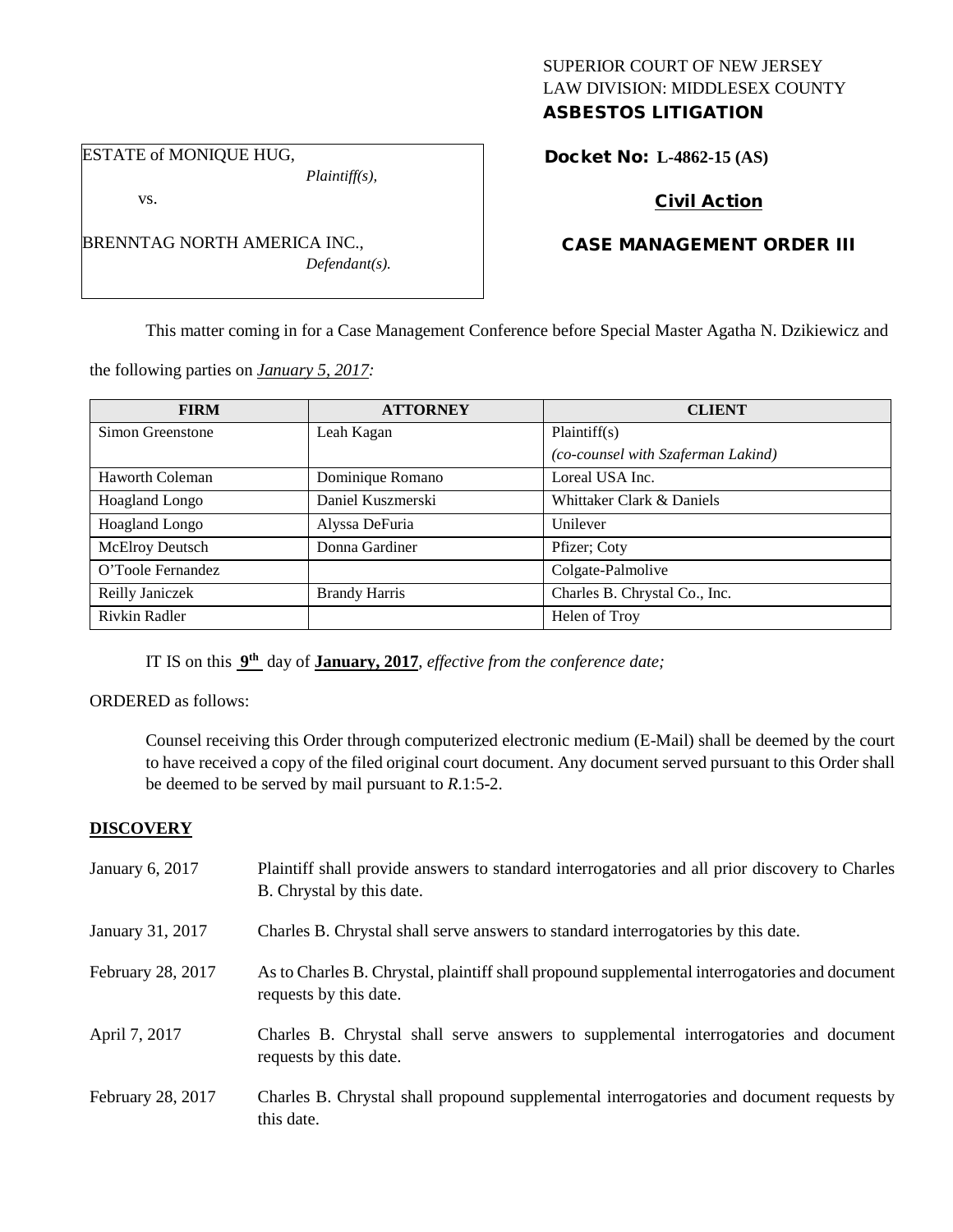| April 7, 2017 | Plaintiff and co-defendants shall serve answers to supplemental interrogatories and document<br>requests by this date.                                                                                      |
|---------------|-------------------------------------------------------------------------------------------------------------------------------------------------------------------------------------------------------------|
| June 9, 2017  | Fact discovery, including depositions, shall be completed by this date. Plaintiff's counsel shall<br>contact the Special Master within one week of this deadline if all fact discovery is not<br>completed. |
| June 9, 2017  | Depositions of corporate representatives shall be completed by this date.                                                                                                                                   |

## **EARLY SETTLEMENT**

July 7, 2017 Settlement demands shall be served on all counsel and the Special Master by this date.

### **SUMMARY JUDGMENT MOTION PRACTICE**

| July 7, 2017    | Plaintiff's counsel shall advise, in writing, of intent not to oppose motions by this date. |
|-----------------|---------------------------------------------------------------------------------------------|
| July 21, 2017   | Summary judgment motions shall be filed no later than this date.                            |
| August 18, 2017 | Last return date for summary judgment motions.                                              |

## **MEDICAL DEFENSE**

- July 7, 2017 Plaintiff shall serve amended medical expert reports by this date.
- October 31, 2017 Defendants shall identify its medical experts and serve medical reports, if any, by this date. In addition, defendants shall notify plaintiff's counsel (as well as all counsel of record) of a joinder in an expert medical defense by this date.

## **LIABILITY EXPERT REPORTS**

| July 7, 2017 | Plaintiff shall identify its liability experts and serve liability expert reports or a certified expert |
|--------------|---------------------------------------------------------------------------------------------------------|
|              | statement by this date or waive any opportunity to rely on liability expert testimony.                  |

October 31, 2017 Defendants shall identify its liability experts and serve liability expert reports, if any, by this date or waive any opportunity to rely on liability expert testimony.

### **ECONOMIST EXPERT REPORTS**

July 7, 2017 Plaintiff shall identify its expert economists and serve expert economist report(s), if any, by this date or waive any opportunity to rely on economic expert testimony.

October 31, 2017 Defendants shall identify its expert economists and serve expert economist report(s), if any, by this date or waive any opportunity to rely on economic expert testimony.

### **EXPERT DEPOSITIONS**

November 30, 2017 Expert depositions shall be completed by this date. To the extent that plaintiff and defendant generic experts have been deposed before, the parties seeking that deposition in this case must file an application before the Special Master and demonstrate the necessity for that deposition. To the extent possible, documents requested in a deposition notice directed to an expert shall

\_\_\_\_\_\_\_\_\_\_\_\_\_\_\_\_\_\_\_\_\_\_\_\_\_\_\_\_\_\_\_\_\_\_\_\_\_\_\_\_\_\_\_\_\_\_\_\_\_\_\_\_\_\_\_\_\_\_\_\_\_\_\_\_\_\_\_\_\_\_\_\_\_\_\_\_\_\_\_\_\_\_\_\_\_\_\_\_\_\_\_\_\_\_\_\_\_\_\_\_\_\_\_\_\_\_\_\_\_\_